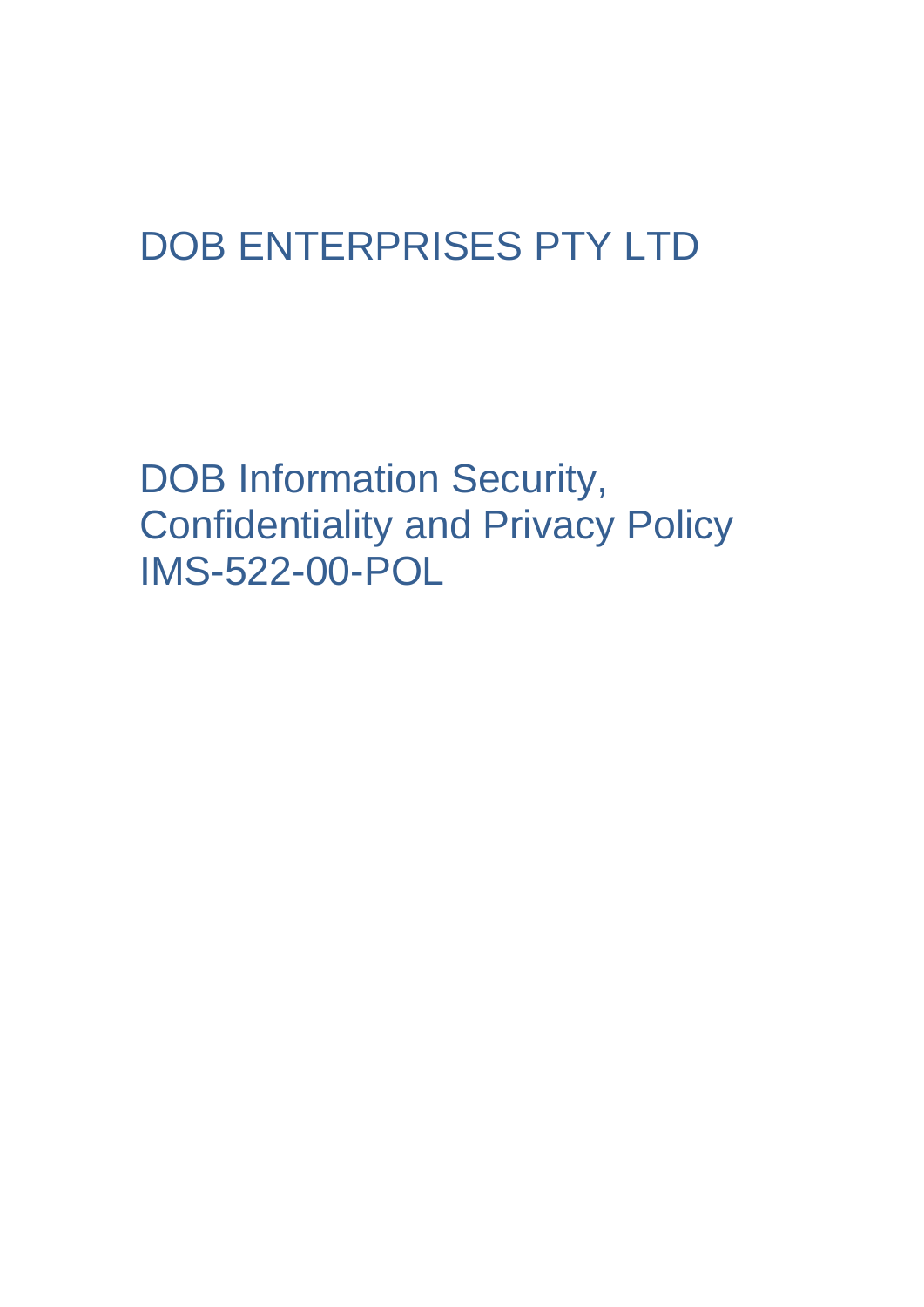# **Revision History**

| <b>Date</b> | <b>Rev</b>  | <b>Modified</b><br><b>By</b> | <b>Changes Made,</b><br><b>Review History</b> | <b>Reviewed</b><br>by | <b>Approved</b><br>by |
|-------------|-------------|------------------------------|-----------------------------------------------|-----------------------|-----------------------|
| 19.02.19    | $\mathbf 0$ | Sunette<br>Opperman          | Creation                                      | <b>S</b> Rupert       | <b>S</b> Rupert       |
|             |             |                              |                                               |                       |                       |
|             |             |                              |                                               |                       |                       |
|             |             |                              |                                               |                       |                       |
|             |             |                              |                                               |                       |                       |
|             |             |                              |                                               |                       |                       |
|             |             |                              |                                               |                       |                       |
|             |             |                              |                                               |                       |                       |
|             |             |                              |                                               |                       |                       |

| mbc <sup>-</sup>                                            | DOB ENTERPRISES PTY LTD<br>ABN 20112 866001                                                   | Revision    | 0               | Date | 19.02.19     |
|-------------------------------------------------------------|-----------------------------------------------------------------------------------------------|-------------|-----------------|------|--------------|
| <b>Icloour hire</b><br>mbc`<br>mbc<br>mtc<br>sursing agency | Level 1 49 Horton Street<br>Port Macquarie NSW 2444<br>Ph: 1 300 854 622<br>Fax: 02 6583 8468 | Document No | IMS -522-00-POL | Page |              |
|                                                             | UNCONTROLLED WHEN PRINTED OR DOWNLOADED                                                       |             |                 |      | Page 2 of 13 |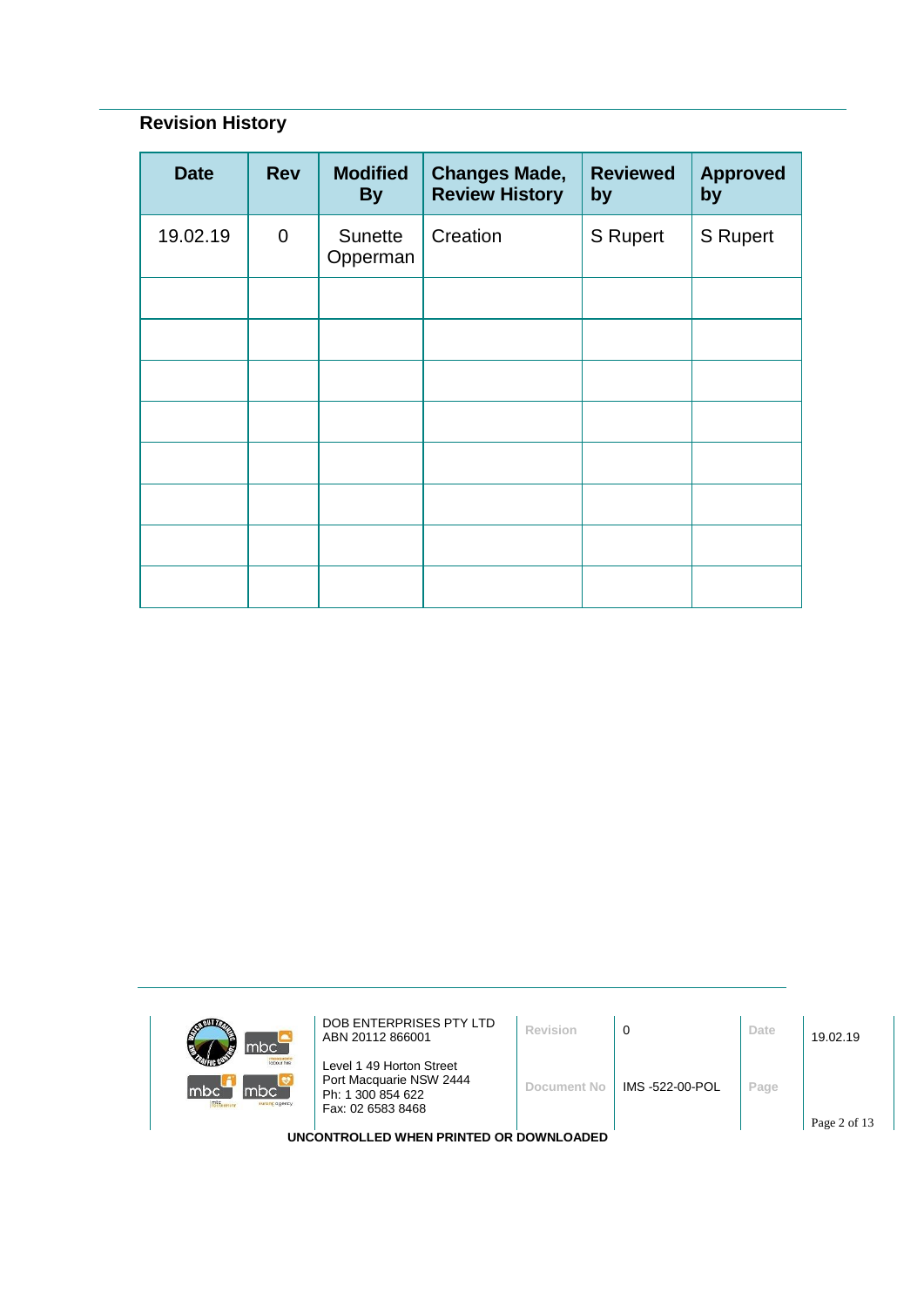DOB Enterprises Pty Ltd (t/a MBC Recruitment, MBC Nursing Agency, Macquarie Labour Hire, Watchout Training and Traffic Control) in Australia requests you read the following information regarding how we collect your personal and sensitive information and how we maintain, use, store and disclosure of your personal and sensitive information in connection with your possible or actual work placements.

Private information is information that is personal that could identify or potentially identify an individual consistent with the National Privacy Principles and the Privacy Act 1988. Private information belongs to the person it is about.

An example of private information is someone's address, date of birth, medical conditions, or financial information.

Confidential information is information that is intended to be kept secret. Confidential information may not have the same legislative protections as Private Information, but DOB's employees still have legal and contractual obligations to keep this information secret. Confidentiality is covered under DOB's ethical guidelines as well.

An example of confidential information is pricing provided to a potential client and other information that is not publicly available

Information can be both private and confidential.

#### **We may collect personal or sensitive information about you when:**

- You complete one of our registration forms or provide any other information in connection with your application
- We receive any reference about you
- We receive results of inquiries that we might make of your former employers, work colleagues, professional associations or registration body
- We receive the results of any competency or medical test or background checks including credit and criminal record checks
- We receive any complaint or other information from or about you in the workplace
- We receive any information about any insurance investigation, litigation, registration or
- professional disciplinary matter, criminal matter, inquest or inquiry in which you were involved
- We receive any information about a workplace accident in which you are involved
- We collect information about you from public domain sources
- You provide us with any additional information about you

#### **Your personal and sensitive information may be used in connection with:**

- Your actual or possible work placement
- Career auidance or management
- Your performance appraisals
- Our assessment of your ongoing performance and prospects
- Any test or assessment (including medical tests and assessments) that you might be required to undergo
- Our identification of your training needs
- Informing you of possible work opportunities or other events such as training or information sessions by direct mail/email/text message
- Any workplace rehabilitation
- Our management and resolution of any complaint, inquiry or investigation in which you are involved
- Any insurance claim or proposal that requires disclosure of your personal or sensitive information

| mbc                                              | DOB ENTERPRISES PTY LTD<br>ABN 20112 866001                                                   | Revision    |                 | Date | 19.02.19     |
|--------------------------------------------------|-----------------------------------------------------------------------------------------------|-------------|-----------------|------|--------------|
| <b>Indequant</b><br>mbc<br><b>TUrsing agency</b> | Level 1 49 Horton Street<br>Port Macquarie NSW 2444<br>Ph: 1 300 854 622<br>Fax: 02 6583 8468 | Document No | IMS -522-00-POL | Page | Page 3 of 13 |
|                                                  | UNCONTROLLED WHEN PRINTED OR DOWNLOADED                                                       |             |                 |      |              |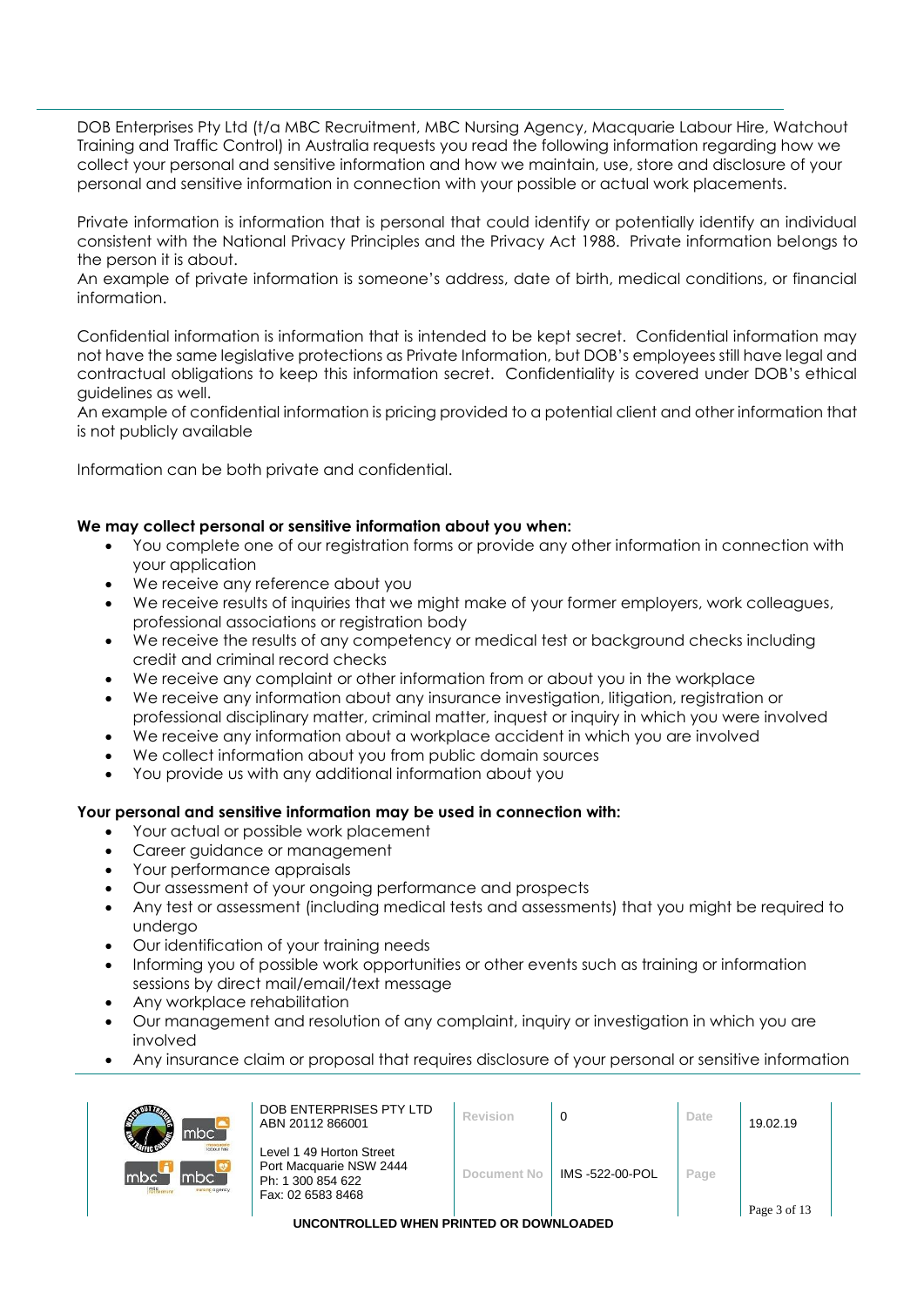- Undertaking criminal reference checks and other background checks, including credit checks for positions involving significant financial risk and otherwise as permitted by law
- Our direct marketing to you

#### **Your relevant personal and sensitive information may be disclosed to:**

- Potential and actual employers, clients of DOB and trusted third parties
- DOB employees and potential employers located in Australia regarding possible or actual work placements and to assist us in providing our services to you
- Referees
- External providers of online training and induction eg mandatory on-line OH&S Induction, and background checking agencies – eg criminal record and credit checking
- Third party contractors/service providers for the purposes of assisting us to provide you with our services, and/or to improve the services we offer you including (a) providing us with specialised and efficient database management, development and storage and, (b) assisting with the provision of marketing communications to you. Your information will be stored on secure servers that are protected in controlled facilities and will only use your information for the purpose of providing services to DOB and will not use your information for any other purpose.
- Our insurers
- A professional association or registration body that has a proper interest in the disclosure of your personal and sensitive information
- A Workers Compensation body
- Any person with a lawful entitlement to obtain the information

#### **If you do not give us the information we seek:**

- We may be limited in our ability to locate suitable work for you; and
- We may be limited in our ability to place you in work

#### **Additional information contained in our privacy policy:**

Our privacy policy which is located on the bottom of our website, mbcpm.com.au or by requesting it via [feedback@mbcrecruitment.com.au](mailto:feedback@mbcrecruitment.com.au) , and contains further information about the type of information we hold and how we manage your information, including how you can, subject to some exemptions, access personal and sensitive information about you that we hold and request that it be corrected. It also sets out how you can complain about any alleged breaches of the APP or IPP and how we will deal with any complaints.

#### **Changes to our privacy notice:**

If at any time our privacy notice or privacy policy changes, the updated details will be available on the privacy policy on our website. Any information we hold about you will be governed by the most current version of the privacy policy.

#### **Contact details**

The Privacy Officer DOB Enterprises Pty Ltd (t/a MBC Recruitment, MBC Nursing Agency, Macquarie Labour Hire, Watchout Training and Traffic Control) PO BOX 1405 Port Macquarie NSW 2444 Email: [feedback@mbcrecruitment.com.au](mailto:feedback@mbcrecruitment.com.au) Phone: 13008540622

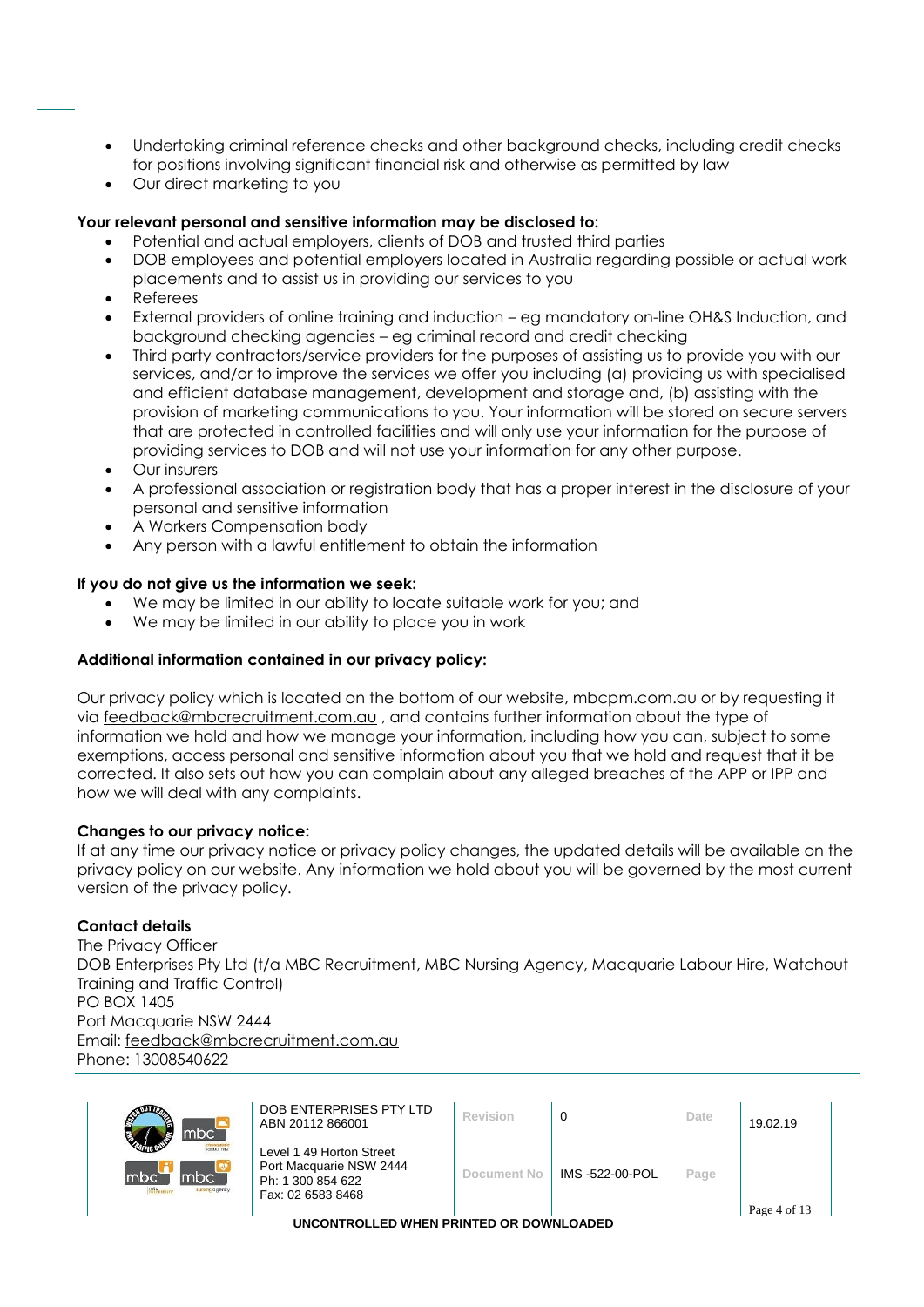Your rights as a candidate in NSW

- We will not charge you a fee for the purpose of finding employment
- We will not engage in misleading or deceptive conduct (such as advertising a position as being available when we know no such position exists or knowingly giving misleading information to you about the nature of a position) and we will make all placements as required under applicable legislation
- We and our employees have a working knowledge of State and Commonwealth legislation affecting the placement and employment of persons seeking work
- If you believe that we have acted inappropriately, illegally, or in a false and misleading way you may contact the relevant department (eg Office of Fair Trading in NSW) for information on possible action that may be taken

#### **Privacy Policy**

Your privacy is important to us. This statement outlines DOB Enterprises Pty Ltd (t/a MBC Recruitment, MBC Nursing Agency, Macquarie Labour Hire, Watchout Training and Traffic Control) policy on how we collect personal information and how we maintain, use, store and disclose the personal information we hold and reflects our commitment to you. It applies to all operations within DOB in Australia, including visitors to our website.

It is the policy of DOB to respect the confidentiality of information and the privacy of individuals. DOB are bound by the Australian Privacy Principles (APP) contained in the Privacy Act 1988 (as amended) (Australian Act).

The DOB privacy policy will be reviewed and updated from time to time to take account of new laws and technology, changes to our operations and practices and to make sure it remains appropriate to the changing environment. Please regularly check our privacy policy so that you are aware of these updates and changes. Any information we hold will be governed by the most current version of the DOB privacy policy.

We are committed to being open and transparent about how we manage personal information.

Personal information includes information regarding your contact details, work experience, qualifications, skills/aptitude/personality test results, opinions about your work performance (eg references), incidents at the workplace, and other information obtained or received by us in connection with your possible and actual work placements.

Sensitive information is a special category of personal information under the Australian Act. It is information or opinion about you, including membership of a professional or trade association or membership of a trade union; criminal record; health information, racial or ethnic origin, political opinions, membership of a political association, religious beliefs or affiliations, philosophical beliefs, or sexual preferences or practices. As outlined in the Australian Act, sensitive information can, in most cases, only be disclosed with your consent.

| mbc <sup>-</sup>                                      | DOB ENTERPRISES PTY LTD<br>ABN 20112 866001                                                   | Revision    |                | Date | 19.02.19     |  |
|-------------------------------------------------------|-----------------------------------------------------------------------------------------------|-------------|----------------|------|--------------|--|
| <b>Icloour hire</b><br>mbc<br>lmbc.<br>sursing agency | Level 1 49 Horton Street<br>Port Macquarie NSW 2444<br>Ph: 1 300 854 622<br>Fax: 02 6583 8468 | Document No | IMS-522-00-POL | Page |              |  |
|                                                       |                                                                                               |             |                |      | Page 5 of 13 |  |
|                                                       | UNCONTROLLED WHEN PRINTED OR DOWNLOADED.                                                      |             |                |      |              |  |

**UNCONTROL**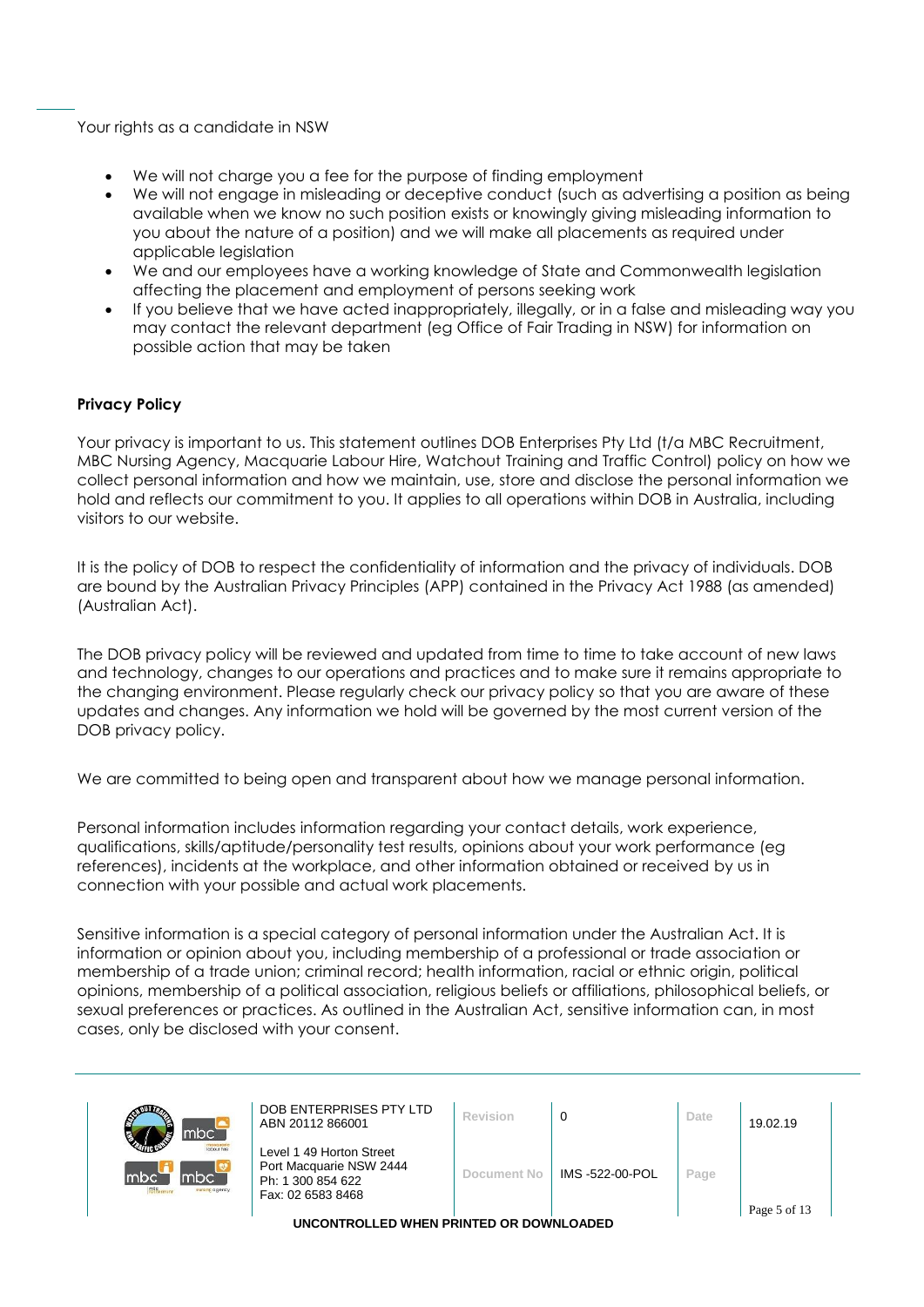#### **Collection**

We may collect personal or sensitive information about you when:

- You complete one of our application forms or provide any other information in connection with your application
- We receive any reference about you
- We receive results of inquiries that we might make of your former employers, work colleagues, professional associations or registration body
- We receive the results of any competency or medical test or any background check, including credit and criminal record checks
- We receive any complaint or other information from or about you in the workplace
- We receive any information about any insurance investigation, litigation, registration or professional disciplinary matter, criminal matter, inquest or inquiry in which you were involved
- We receive any information about a workplace accident in which you are involved
- We collect information about you from public domain sources
- You provide us with any additional information about you

#### **Purposes and use for which we collect personal information**

Your personal and sensitive information may be used in connection with:

- Your actual or possible work placement
- Career auidance or management
- Your performance appraisals
- Our assessment of your ongoing performance and prospects
- Any test or assessment (including medical tests and assessments) that you might be required to undergo
- Informing you of possible work opportunities, relevant candidates, or other events such as training or information sessions by direct mail/email/text message
- Any workplace rehabilitation
- Our management and resolution of any complaint, inquiry or investigation in which you are involved
- Any insurance claim or proposal that requires disclosure of your personal or sensitive information
- Undertaking criminal reference checks and other background checks.
- For research, development, business systems and infrastructure testing, and other business purposes to assist us in providing our services to you
- Our direct marketing to you

#### **If you do not give us the information we seek:**

- We may be limited in our ability to locate suitable work for you
- We may be limited in our ability to place you in work



| $\mathsf{c}$                                       | DOB ENTERPRISES PTY LTD<br>ABN 20112 866001                                                   | Revision    |                 | Date | 19.02.19     |  |
|----------------------------------------------------|-----------------------------------------------------------------------------------------------|-------------|-----------------|------|--------------|--|
| <b>Inhour hire</b><br>$\mathsf{C}^-$<br>inc agency | Level 1 49 Horton Street<br>Port Macquarie NSW 2444<br>Ph: 1 300 854 622<br>Fax: 02 6583 8468 | Document No | IMS -522-00-POL | Page | Page 6 of 13 |  |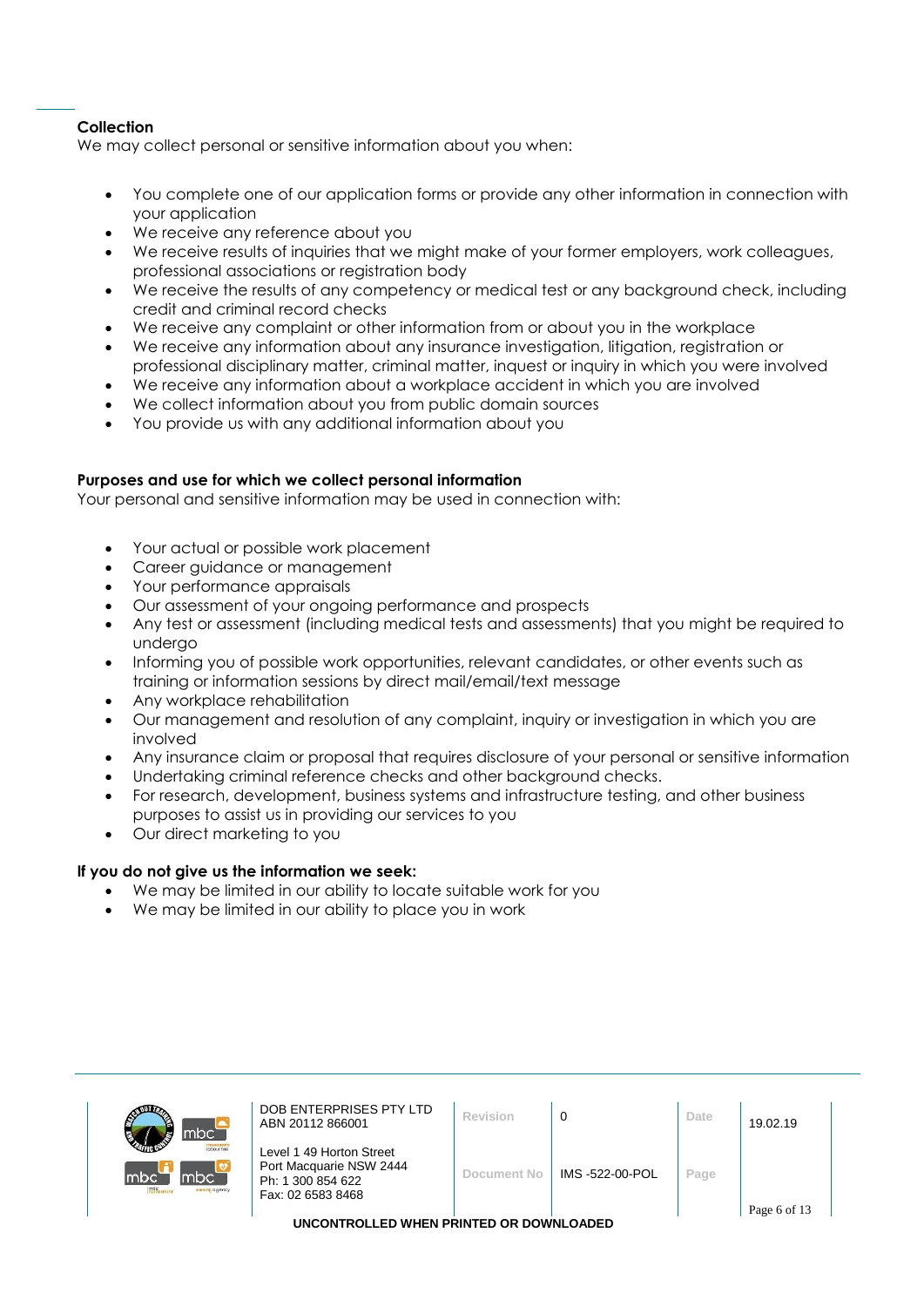#### **Disclosures**

We may disclose your personal information (including to trusted third parties) for the purposes for which it is primarily held or for a related secondary purpose and in some cases we may only disclose information with your consent. Your personal and sensitive information may be disclosed to:

- Potential and actual employers, clients of DOB and trusted third parties
- DOB employees and potential employers located in Australia regarding possible work
- placements or to assist us in providing our services to you
- Referees
- External providers of on-line training and induction eg mandatory on-line OH&S Induction, and background checking agencies – eg criminal record and credit checking
- Third party contractors for the purposes of assisting us to provide you with our services, and/or to improve the services we offer you including (a) providing us with specialised, efficient database management and development and storage and, (b) assisting with the provision of marketing communications to you (your information will be stored on secure servers that are protected in controlled facilities and will only use your information for the purpose of providing services to DOB and will not use your information for any other purpose).
- Our insurers
- A professional association or registration body that has a legitimate interest in the disclosure of your personal and sensitive information
- A Workers Compensation body
- Any person with a lawful entitlement to obtain the information

We do not disclose information about your individual visits to the DOB website or social media outlets.

#### **Management of personal information**

At DOB, we train our staff to respect the confidentiality of customer information and the privacy of individuals. DOB regard breaches of your privacy very seriously and any breach will result in disciplinary action being taken, dependent upon severity. DOB have appointed several Privacy Officers to ensure that our management of personal information is in accordance with this policy and the relevant Privacy Acts.

#### **How do we store and protect personal information?**

Safeguarding the privacy of your information is important to us, whether you interact with us personally, by phone, mail, over the internet or other electronic medium. We hold personal information in a combination of secure computer storage facilities and paper-based files and other records, and take such steps as are reasonable in the circumstances to protect the personal information we hold from misuse, interference and loss, unauthorised access, modification or disclosure. We may need to maintain records for a significant period of time. However, when we consider information is no longer needed, we will remove any details that will identify you or we will securely destroy the records.

#### **How do we keep personal information accurate and up to date?**

DOB takes such steps as are reasonable in the circumstances to ensure that the personal information it holds and discloses is accurate, up to date, complete, relevant and not misleading. We recognise that information changes frequently with changes of address and other personal circumstances. We generally do not update your customer information over the telephone.

| ß<br>mbc`                                             | DOB ENTERPRISES PTY LTD<br>ABN 20112 866001                                                   | Revision    |                 | Date | 19.02.19     |
|-------------------------------------------------------|-----------------------------------------------------------------------------------------------|-------------|-----------------|------|--------------|
| <b>Icloour hine</b><br>mbc`<br>Imbc<br>tursing agency | Level 1 49 Horton Street<br>Port Macquarie NSW 2444<br>Ph: 1 300 854 622<br>Fax: 02 6583 8468 | Document No | IMS -522-00-POL | Page | Page 7 of 13 |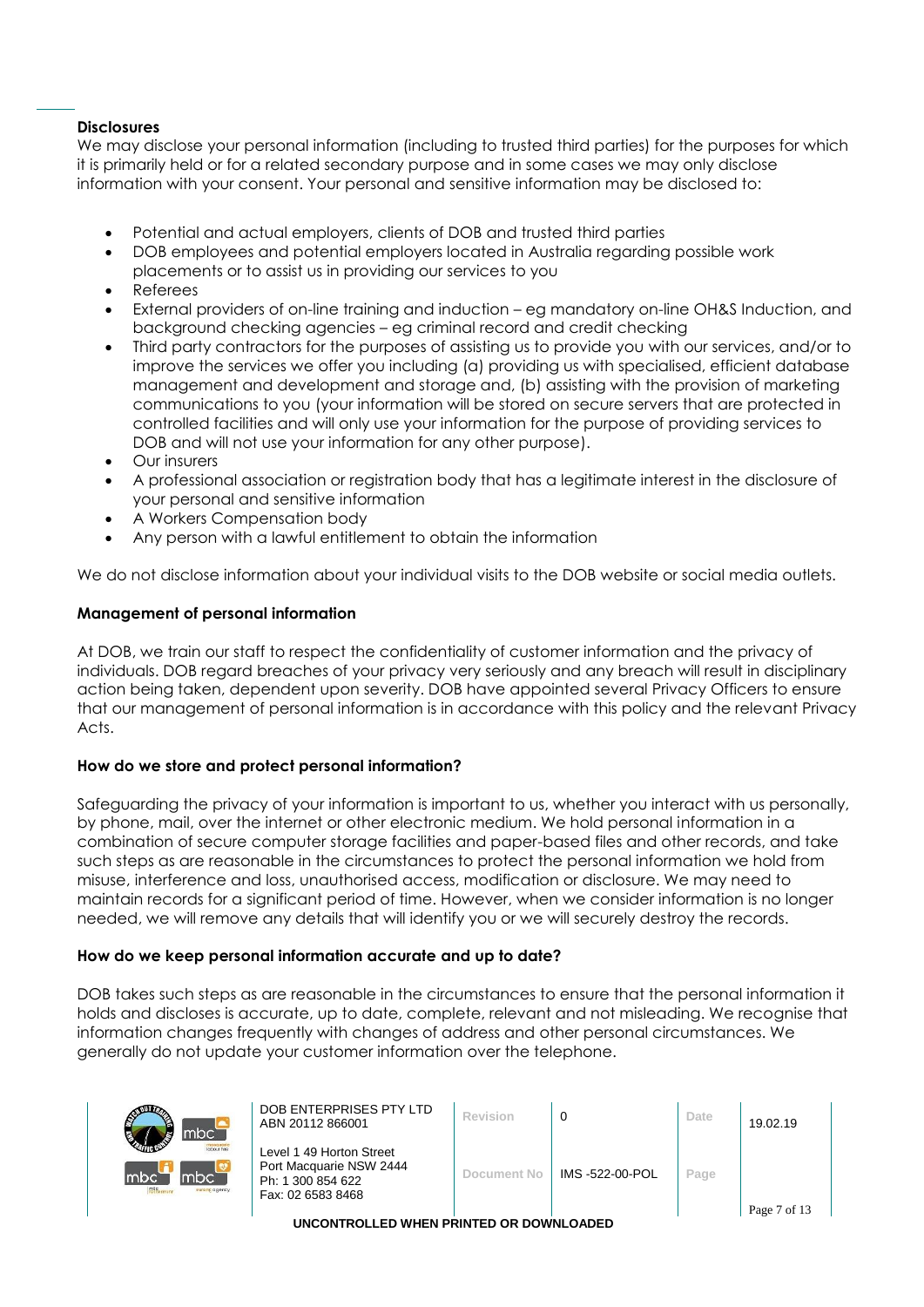If you have created a profile with DOB via our website, you are able to review and edit your personal information at any time by logging into your account and reviewing your profile. You can delete your personal information or close your account by contacting the Privacy Officer or our Payroll Department. If you do choose to close your account with DOB, DOB will only retain personal information from your account as and where required by law.

#### **Your personal information collected on our website**

In some instances we may need specific information about you, such as name, address, email address, telephone number etc. We will collect this information if you apply for a job or sign up for a service via our website. We may also ask you for other information such as the types of jobs you are interested in and your workplace concerns in order to provide you with the best possible service and internet experience.

#### **Enquiries & complaints**

You can make enquiries, requests to access/delete or correct your information, or complain about alleged breaches of the APP's or IPP's to our Privacy Officers:

Privacy Officers DOB Enterprises Pty Ltd (t/a MBC Recruitment, MBC Nursing Agency, Macquarie Labour Hire, Watchout Training and Traffic Control) 1300 854 622

[Feedback@mbcrecruitment.com.au](mailto:Feedback@mbcrecruitment.com.au)

PO Box 1405 Port Macquarie NSW 2444 AUSTRALIA

#### **Complaints**

We aim to acknowledge receipt of all complaints within 10 working days, and aim to resolve all complaints within 30 working days. This may not be possible in all circumstances depending on the contents of the complaint. In this situation, we will respond to your complaint in a reasonable time. If you are not satisfied with our response to your complaint, in Australia you can contact the Australian Information Commissioner (OAIC).

#### **Access**

Subject to some exceptions that are set out in the Australian Privacy Principles you can gain access to the personal information that we hold about you.

To make a request to access your personal information, you will need to complete an application form verifying your identity and specifying what information you require. Please contact our Privacy Officer for an application form. We will respond to your request within a reasonable period after the request is made and provide access to the information in the manner requested, if it is reasonable and practicable to do so.

| mbc`                                                       | DOB ENTERPRISES PTY LTD<br>ABN 20112 866001                                                   | Revision    |                 | Date | 19.02.19     |
|------------------------------------------------------------|-----------------------------------------------------------------------------------------------|-------------|-----------------|------|--------------|
| <b>Inbour hire</b><br>mbc<br>mbc`<br>mte<br>sursing agency | Level 1 49 Horton Street<br>Port Macquarie NSW 2444<br>Ph: 1 300 854 622<br>Fax: 02 6583 8468 | Document No | IMS -522-00-POL | Page | Page 8 of 13 |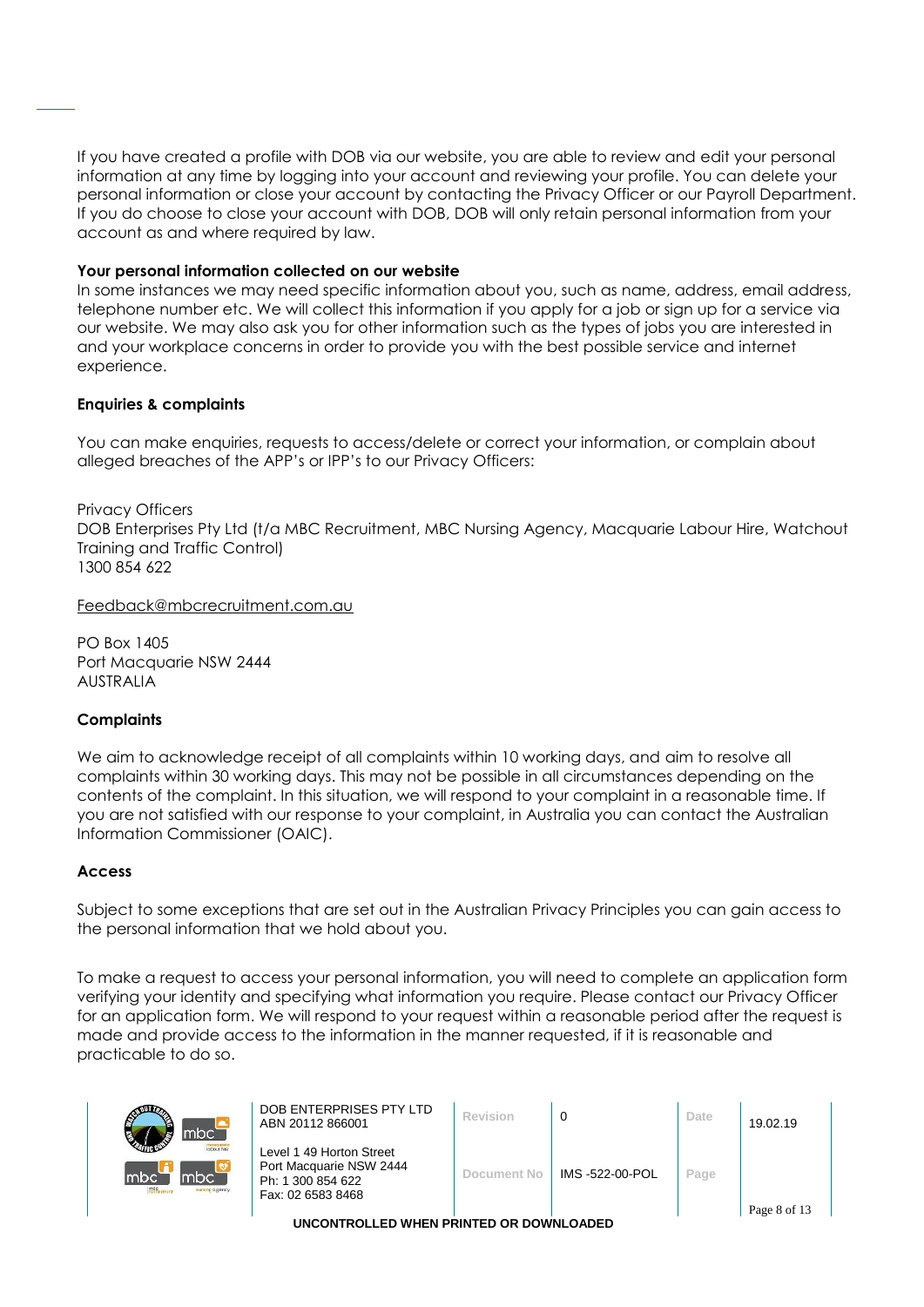You should anticipate that it may take time to process your application for access as there may be a need to retrieve information from storage and review it in order to determine what information is relevant.

If we refuse to provide you with access to your personal information, we will notify you in writing of the reasons for the refusal and the process for escalation regarding this refusal.

#### **Correction**

You may request that we correct the personal information that we hold about you if you deem it to be inaccurate, incomplete, out-of-date, irrelevant or misleading. We will take reasonable steps under the circumstances to correct the information.

If we refuse to correct your personal information, we will notify you in writing of the reasons detailing our refusal to correct the information and the process for escalation regarding this refusal. Should we refuse you may ask us to place with the information a statement that the information is inaccurate, incomplete, out-of-date, irrelevant or misleading and we will take such reasonable steps under the circumstances to associate the statement with your information. If you wish to exercise your rights of correction you should contact our Privacy Officer for an application form.

#### **Feedback**

DOB has several areas on our website where you can submit feedback, under the 'contact us' section. Any feedback that is submitted through this area becomes the property of DOB. We may use this feedback, such as success stories or responses to surveys, for marketing purposes, or to contact you for further feedback on the site.

#### **What if I do not agree with this Privacy Policy?**

If you do not agree to our processing of your data in the manner outlined in the Policy, please do not submit any personal data to us.

#### **What information will we collect? How will we use it?**

We will collect data about you, both personal data (such as your name and contact details) and also sensitive personal data (such as information in your Resume). The personal data and sensitive personal data will be stored, processed, used and disclosed by us in the following ways:

- To provide our recruitment services to you and to facilitate the recruitment process
- To assess data about you against job vacancies which we judge may be suitable for you
- To send your information to clients in order to apply for jobs or to assess your eligibility for jobs
- To enable you to submit your Resume, apply online for jobs or to subscribe to alerts about jobs we think may be of interest to you
- To allow you to participate in interactive features of our service when you choose to do so
- To answer your questions and enquiries

| <b>GUT7</b><br>mbc`                                                     | DOB ENTERPRISES PTY LTD<br>ABN 20112 866001                                                   | Revision    | -0              | Date | 19.02.19     |
|-------------------------------------------------------------------------|-----------------------------------------------------------------------------------------------|-------------|-----------------|------|--------------|
| <b>Icloour hine</b><br>mbc<br>mbc`<br>m <sub>te</sub><br>sursing agency | Level 1 49 Horton Street<br>Port Macquarie NSW 2444<br>Ph: 1 300 854 622<br>Fax: 02 6583 8468 | Document No | IMS -522-00-POL | Page | Page 9 of 13 |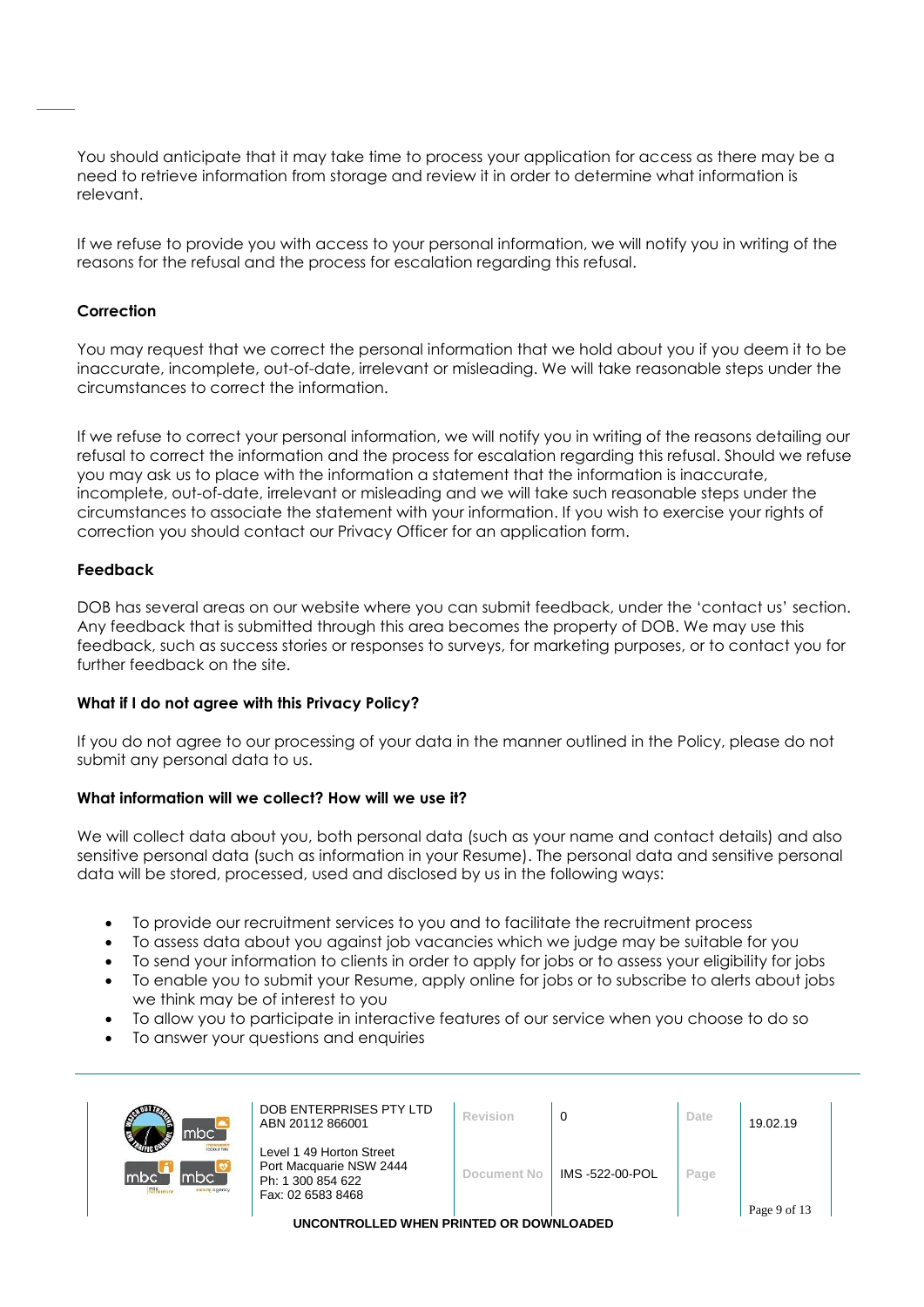- To third parties where we have retained them to provide services that we, you or our client have requested including references, qualifications and criminal reference checking services, verification of the details you have provided from third party source, psychometric evaluation or skill test
- To third parties, regulatory or law enforcement agencies if we believe in good faith that we are required by law to disclose it in connection with the detection of crime, the collection of taxes or duties, in order to comply with any applicable law or order of a court of competent jurisdiction, or in connection with legal proceedings
- To use your information on an anonymised basis to monitor compliance with our equal opportunities policy\
- To carry out our obligations arising from any contracts entered into between you and us

From time to time we may seek your consent to process, use or disclose your information for any other purpose not listed above.

## **How long will you hold my information for?**

We are required by law to hold your information for as long as is necessary to comply with our statutory and contractual obligations and in accordance with our legitimate interests as a data controller.

We will use reasonable endeavours to ensure that your Personal Data is maintained and up to date. However, you are under a duty to inform us of any and all changes to your Personal Data to ensure that it is up to date and we will update or delete your Personal Data accordingly.

## **Sending us information over the internet**

Your information is held on servers hosted by us or our IT Services Provider. The transmission of information via the internet is not completely secure. Although we will do our best to protect your personal data, we cannot guarantee the security of your data transmitted to our site; any transmission is at your own risk.

#### **How we collect and aggregate information about visitors to our websites**

We also collect information about the way job seekers and visitors use this website in order to improve our services. We do not use information gained in this manner in a way that any individual can be identified, and will use it to understand our users better, and to determine aggregate trends, most popular pages, etc, for all the website's users. We may share this kind of aggregate data with selected third parties to assist with these purposes where you have consented to this. We may also undertake marketing profiling to help us identify services or jobs which may be of interest to you.

#### **Cookies**

## • **What are cookies?**

A 'cookie ' is a piece of information that is stored on your computer's hard drive and which records your navigation of a website so that, when you revisit that website, it can present tailored options to you based upon the stored information about your last visit. You can normally alter the settings of your browser to prevent acceptance of cookies.

Cookies are used by nearly all websites and do not harm your system.

| mbc <sup>-</sup>                                     | DOB ENTERPRISES PTY LTD<br>ABN 20112 866001                                                   | Revision    |                | Date | 19.02.19          |
|------------------------------------------------------|-----------------------------------------------------------------------------------------------|-------------|----------------|------|-------------------|
| Icloour hire<br>mbc<br>mbc`<br>mtc<br>sursing agency | Level 1 49 Horton Street<br>Port Macquarie NSW 2444<br>Ph: 1 300 854 622<br>Fax: 02 6583 8468 | Document No | IMS-522-00-POL | Page |                   |
|                                                      | UNCONTROLLED WHEN PRINTED OR DOWNLOADED                                                       |             |                |      | Page $10$ of $13$ |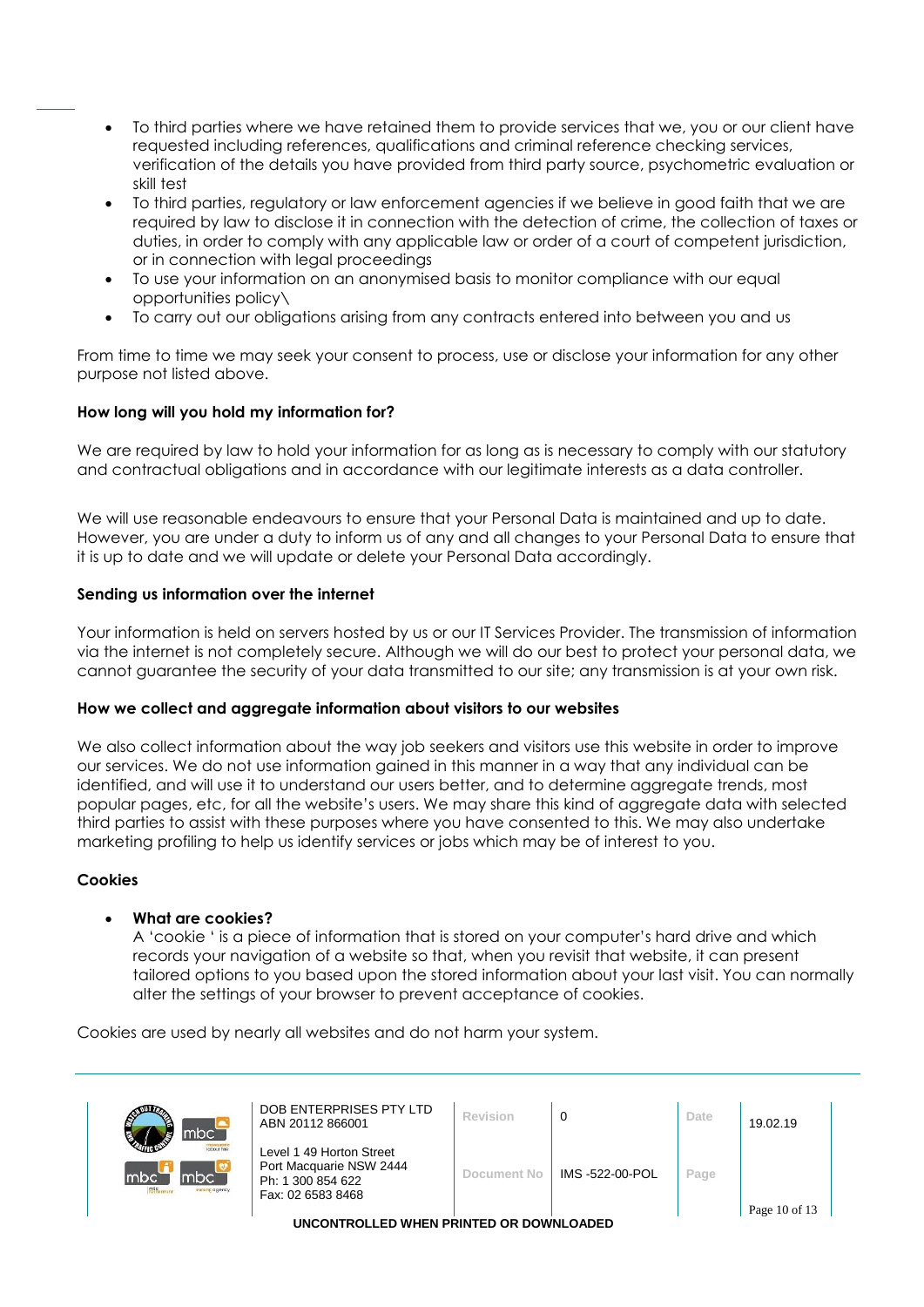#### 2. **How do we use cookies?**

We use 'cookies' to:

1. monitor site user traffic patterns and site usage. This helps us to understand how our users use our websites so that we can develop and improve the design, layout and functionality of the sites; and

2. to help us to advertise to you jobs we think you will be interested in

There are different kinds of cookies with different functions:

- *Session cookies:* these are only stored on your computer during your web session. They are automatically deleted when the browser is closed. They usually store an anonymous session ID allowing you to browse a website without having to log in to each page. They do not collect any information from your computer.
- *Persistent cookies:* a persistent cookie is one stored as a file on your computer, and it remains there when you close your web browser. The cookie can be read by the website that created it when you visit that website again. We use persistent cookies for Google Analytics (see section 6on Google Analytics) and for personalisation cookies (see section 7 on Personalisation Cookies).

The only third party cookies we use on our site are Google Analytics (please see section6 on Google Analytics)

The cookies we use are explained below:

#### 3. **Strictly necessary cookies**

These cookies are essential to enable you to use the site effectively such as applying for a job and therefore cannot be turned off. Without these cookies, the services available to you on our site cannot be provided. These cookies do not gather information about you that could be used for marketing or remembering where you have been on the internet.

#### 4. **Performance cookies**

These cookies enable us to monitor and improve the performance of our site. For example they allow us to count visits, identify traffic sources and see which parts of the site are most popular. We use Google analytics for this purpose (see section 6) and all information these cookies collect is aggregated and therefore remains anonymous. These cookies do not collect information that identifies a visitor, as all information these cookies collect is anonymous and is only used to improve how our site works.

#### 5. **Functionality cookies**

These cookies allow our website to remember choices you make (such as your user name, language or the region you are in) and provide enhanced features. For instance, a website may be able to provide you with news or updates relevant to the policies you buy. These cookies can also be used to remember changes you have made to text size, font and other parts of web pages that you can customise. They may also be used to provide services you have requested such as viewing a video or commenting on a blog. The information these cookies collect is usually anonymised.

| mbc`                                                | DOB ENTERPRISES PTY LTD<br>ABN 20112 866001                                                   | Revision    | $\Omega$        | Date | 19.02.19        |  |
|-----------------------------------------------------|-----------------------------------------------------------------------------------------------|-------------|-----------------|------|-----------------|--|
| <b>Jobour hire</b><br>mbc`<br>mbc<br>sursing agency | Level 1 49 Horton Street<br>Port Macquarie NSW 2444<br>Ph: 1 300 854 622<br>Fax: 02 6583 8468 | Document No | IMS -522-00-POL | Page | Page 11 of $13$ |  |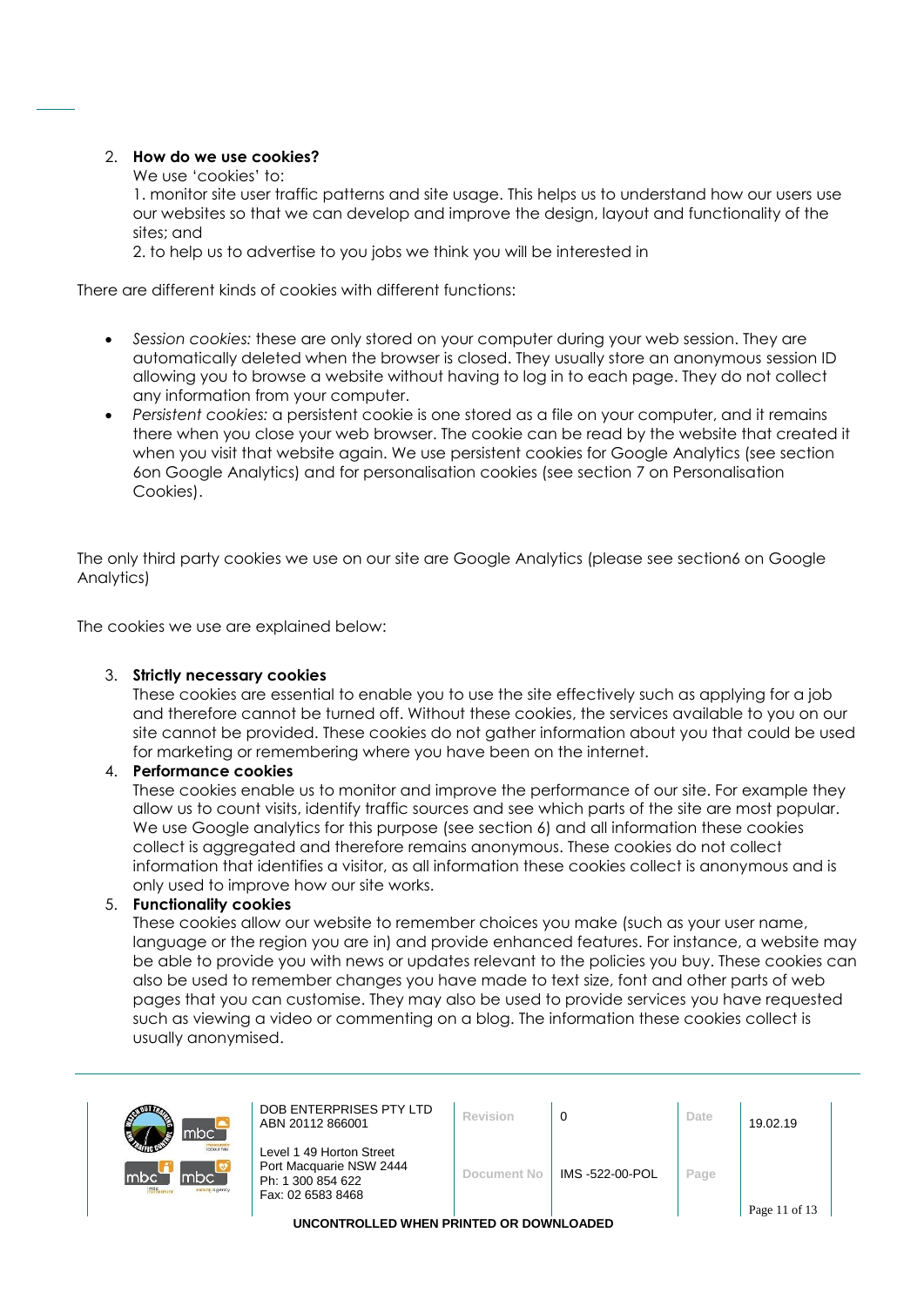#### 6. **Google Analytics**

This website uses Google Analytics, a web analytics service provided by Google, Inc. ('Google '). Google Analytics uses cookies to help the website analyse how users use the site. The information generated by the cookie about your use of the website (including your IP address) will be transmitted to and stored by Google on servers in the United States. Google will use this information for the purpose of evaluating your use of the website, compiling reports on website activity for website operators and providing other services relating to website activity and internet usage. Google may also transfer this information to third parties where required to do so by law, or where such third parties process the information on Google's behalf. Google will not associate your IP address with any other data held by Google. Google uses the \_\_utma cookie. This is a persistent cookie that expires in two years. With each new visit, the expiration date is refreshed. By using this website, you consent to the processing of data about you by Google in the manner and for the purposes set out above.

#### 7. **Personalisation cookies**

This website uses personalisation cookies which help us to advertise to you jobs that we think may be of interest. These cookies are persistent (see section 2 above) and mean that when you log in or return to the website you may see advertising for jobs that are similar to jobs that you have previously browsed.

For information on how to reject these personalisation cookies, see section 8 below.

#### 8. **How to reject cookies**

If you don't wish to receive cookies that are not strictly necessary to perform basic features of our site you may choose to opt out of them by selecting the appropriate box on the top right hand side of this page.

Note that most web browsers will accept cookies, but if you would rather that we did not collect data in this way you can choose to accept all or some or reject cookies in your browser's privacy settings. Rejecting all cookies means that certain features cannot then be provided to you and accordingly you may not be able to take full advantage of all our website's features. Each browser is different, so check the 'Help' menu of your browser to learn how to change your cookie preferences.

For more information generally on cookies, including how to disable them, please refer to aboutcookies.org [\(http://www.allaboutcookies.org/\)](http://www.allaboutcookies.org/). You will also find details on how to delete cookies from your computer.

#### **Links to other websites**

Please note that clicking on links and banner advertisements and RSS feeds may result in your transfer to another website, where data privacy practices may be different to this Privacy Policy. It is your responsibility to check other website privacy policies to ensure that you are happy for your personal information to be used in accordance with those third parties privacy policies. We accept no responsibility for and have no control over third party websites, links, adverts or RSS feeds or information that is submitted or collected by third parties.

| đ<br>mbc`                                                                       | DOB ENTERPRISES PTY LTD<br>ABN 20112 866001                                                   | Revision    | 0              | Date | 19.02.19      |
|---------------------------------------------------------------------------------|-----------------------------------------------------------------------------------------------|-------------|----------------|------|---------------|
| <b>Icloour hire</b><br>mbc <sup>-</sup><br><b>Imbc</b><br><b>TUrsing agency</b> | Level 1 49 Horton Street<br>Port Macquarie NSW 2444<br>Ph: 1 300 854 622<br>Fax: 02 6583 8468 | Document No | IMS-522-00-POL | Page | Page 12 of 13 |